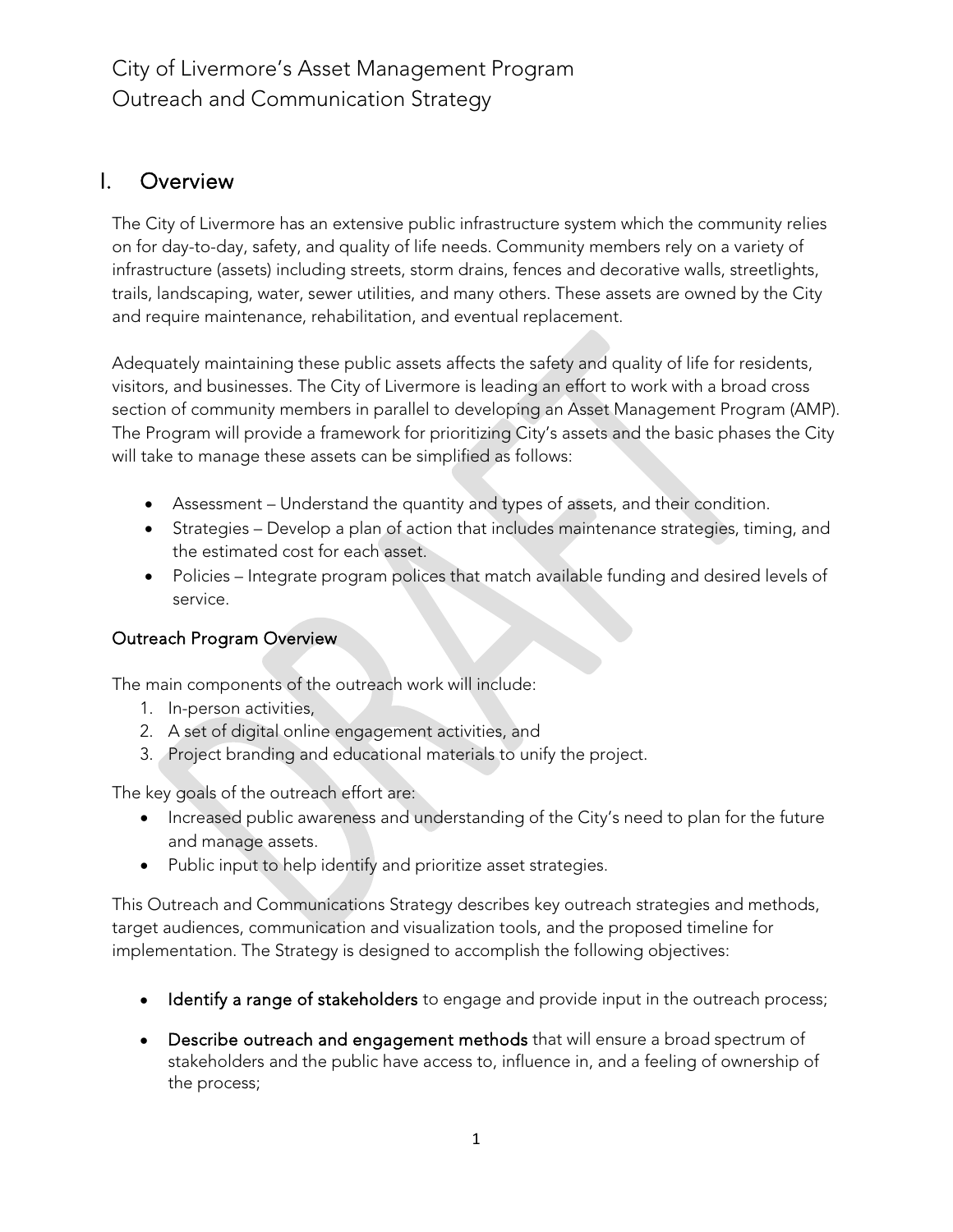- Introduce a narrative and language about asset management in the City of Livermore and its connections to sustained quality of life; and
- Identify the timing and sequence of engagement activities in relation to Asset Management Program milestones; and
- Establish a set of performance measures by which the effectiveness of the outreach efforts and corresponding deliverables may be evaluated.

## II. Outreach Principles

The outreach efforts will offer opportunities for community leaders, stakeholders, the public and elected officials to be involved in defining asset priorities in the City of Livermore. The Outreach Strategy is based on the following principles:

- A. Leveraging local networks. The outreach efforts will tap into the existing social capital and networks of local community leaders and groups to inform and gain input from a wider range of community members in the City. The project team will use highly portable outreach tools, such as an Outreach Toolkit, a tool that will train selected individuals to be project representatives, and to share and collect feedback with their constituency.
- B. Visualizing Asset Management. The outreach will rely on graphics and visuals that start a community conversation about the City's asset network. The visual tools – infographics, animations, etc. – will help the public weigh key considerations when planning for potential investments, and their likely impact on quality of life, on the City's budget, and on household finances. Visual tools offer community members with varying levels of expertise a common "language" to speak about their perceptions and preferences for the different asset strategies and their potential impacts.
- C. Authentic community dialogue. Like all cities, Livermore is experiencing change that often very visibly includes growth and expansion. Less noticeable is deterioration caused naturally by wear and aging of its infrastructure. Change has often been accompanied with a community-held fear of change. One of the principles of this outreach effort is to foster an authentic dialogue about change that is rooted in research and data, and on best practices in infrastructure and asset planning for anticipated growth and wear.
- D. Inclusive, flexible, and tailored approach. The project team will proactively reach out to and engage a full range of stakeholder groups, including business, environmental, neighborhood, community leaders, and low-income, minority and limited English proficiency (LEP) populations within the City. The outreach process will encourage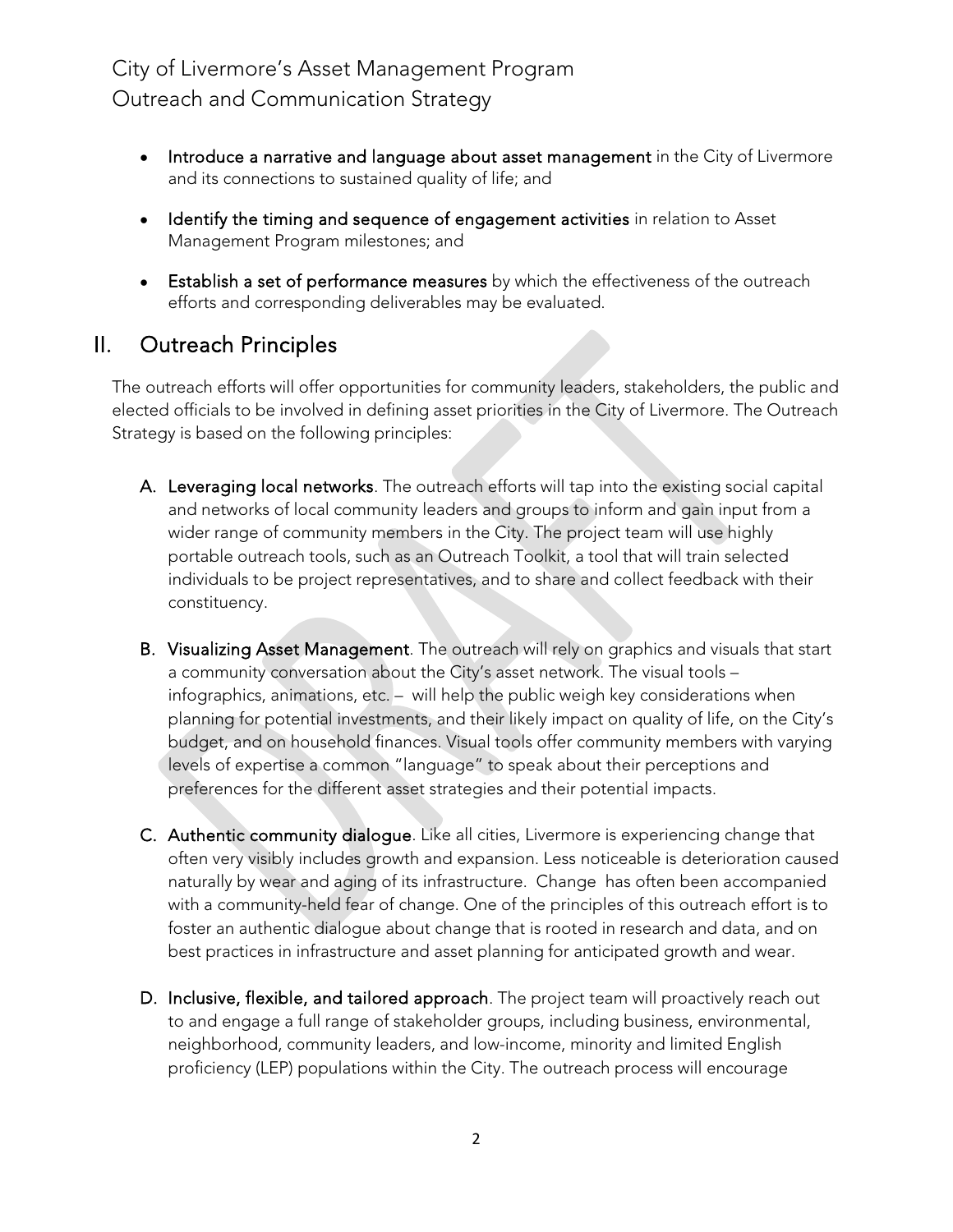engagement in a variety of settings, for both individuals and different size groups, and will be tailored to match local and cultural preferences to the greatest extent possible.

E. High touch engagement. A key component of the outreach will be personal, face-toface interactions by the project team and project representatives. Outreach methods such as the focus groups, interviews, pop-up events will allow the Project Team to interact with community members in a "high touch" fashion. Digital materials will also be developed to supplement a "high tech" aspect to the engagement.

## III. Metrics of Success

The effectiveness of the outreach efforts can be assessed per its ability to reach specific stakeholder groups and achieve targeted objectives, including:

## A. Accessibility

- 1) All formal outreach efforts will be held in ADA accessible locations.
- 2) Engagement activities will be held to the extent possible in a variety of locations and formats to accommodate hard-to-reach groups such as youth, seniors, communities of color, low-income families and people with disabilities.
- 3) Engagement activities are scheduled at varying times to accommodate the needs of the community including commuters that may not be available during traditional times.

### B. Diversity of participants

- 1) Outreach efforts will be designed to reach community members that are reflective of the demographics of City of Livermore residents, considering age, ethnicity, income and geographic location.
- 2) Outreach efforts will collect participant data where possible to help assess how well the Project Team is reaching diverse communities.
- 3) Outreach efforts will include a variety of groups and organizations that are representative of the community geography, interests, and constituencies.

### C. Mirror community narrative

- 1) The Project Team will develop key messaging that is based in research, data, and the on-the-ground community input response to that research and data.
- 2) Interviews, surveys, discussions will pursue lines of inquiry to understand the messages and story lines that are expected to resonate over the long-term with the communities in Livermore.
- 3) Results from earlier surveys and asset inventories will be a basis of understanding of community's perceptions about asset management.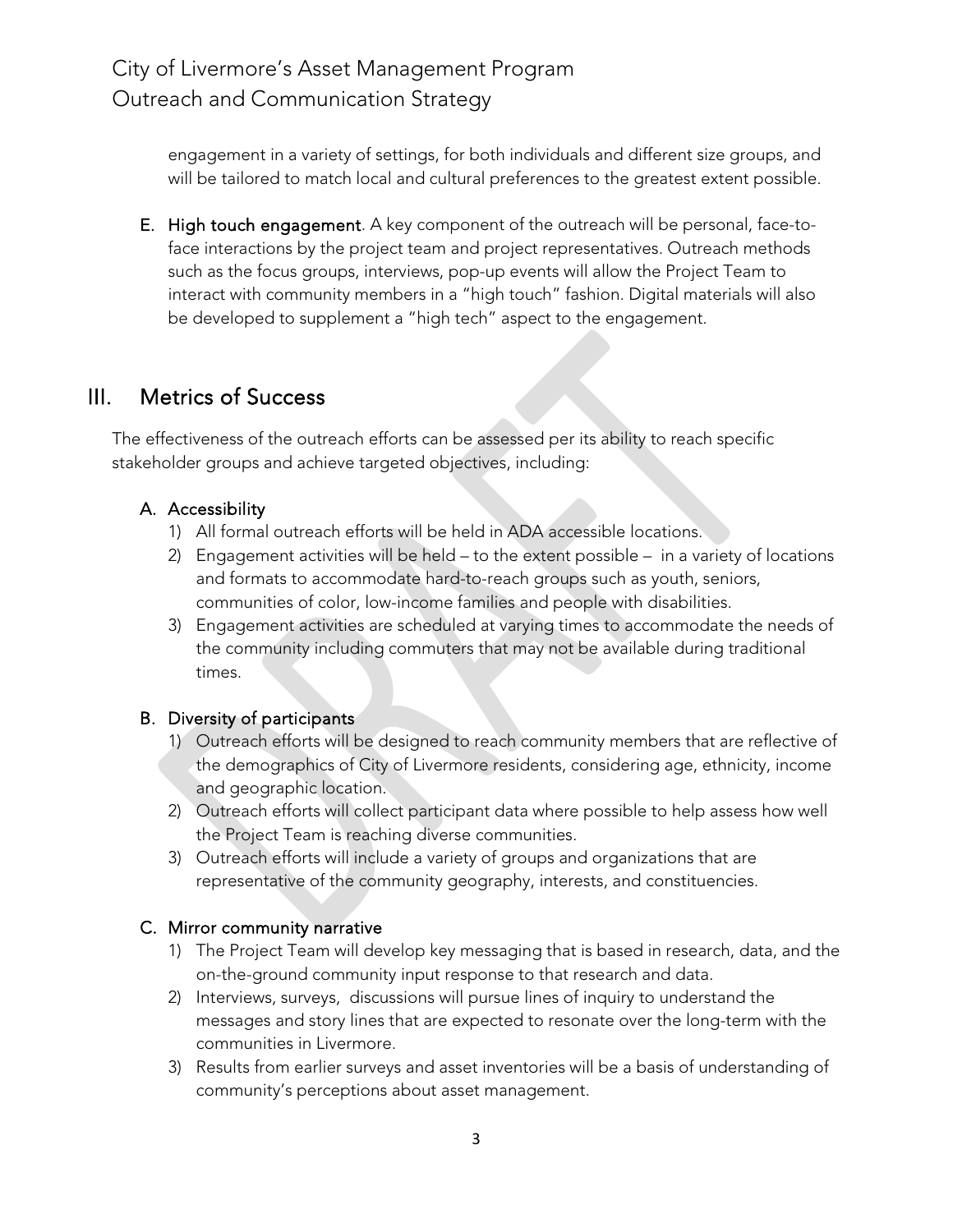- 4) The outreach activities will seek to dig deeper and expand on the reasons cited by participants for their interest and support or lack of support for investment in specific city assets.
- 5) An assumption is that people feel that their existing taxes should cover maintenance of assets; input from communities will focus on the impact of the education and communication efforts in prompting changes in perspective.

## D. Evolution of Community Perceptions

- 1) A substantial component of this engagement process will include education and awareness-building about the City's assets, and thus a key metric will be to understand the effectiveness of these efforts in increasing the community's knowledge base and awareness about infrastructure issues.
- 2) The community discussion will also evolve over time and it will be critical to gather an understanding of the change in community thoughts and perception about infrastructure and the comparative importance of various assets based on community input.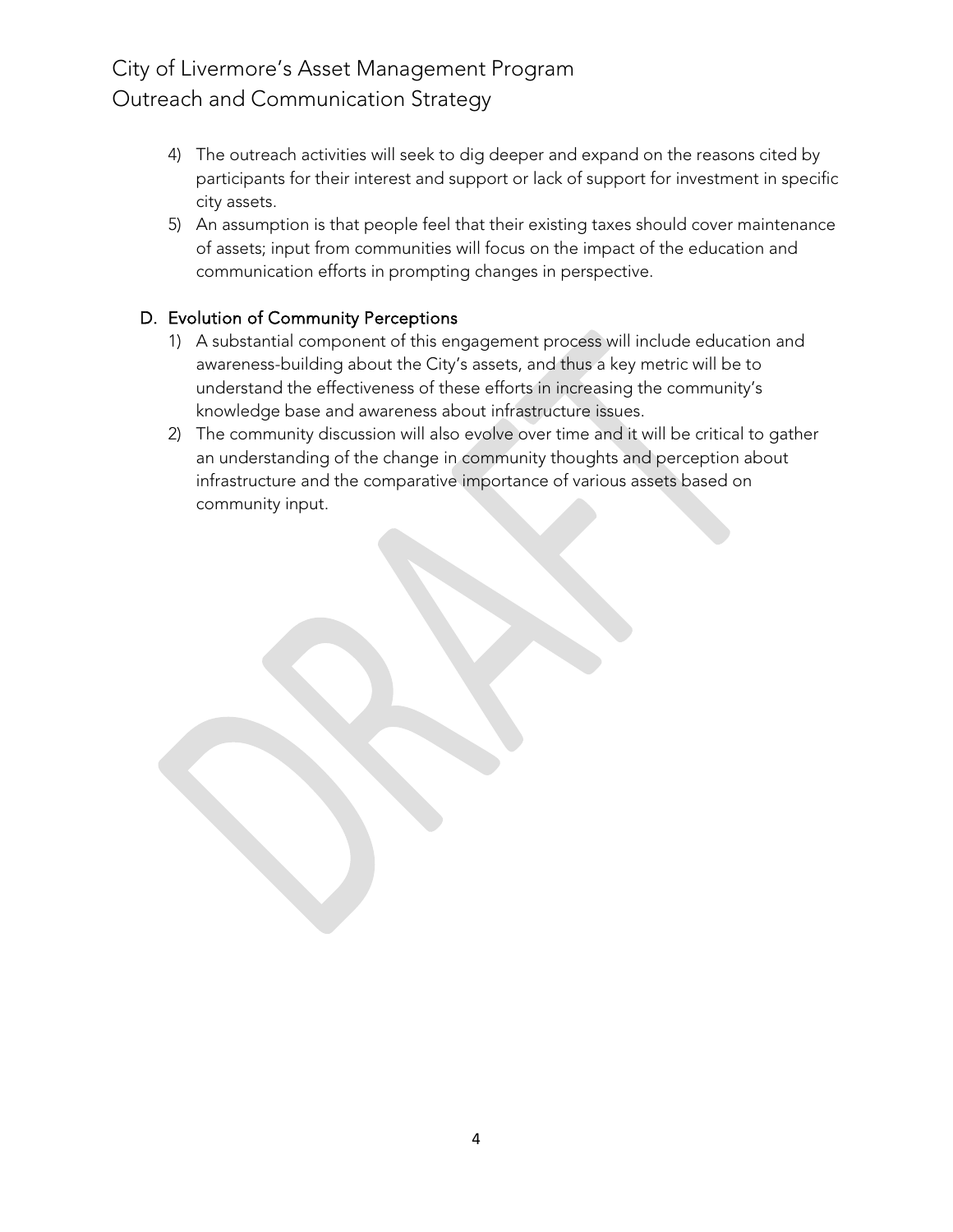## IV. Evolving Stakeholder Database

The Project Team will work to engage community leaders, the public, and elected officials across the City to learn about their infrastructure priorities. To leverage the local networks, outreach will be targeted to existing organizations, non-profits groups, institutions, associations, and businesses that are likely to have a specific concern. The Project Team is seeking to efficiently reach and engage a large and diverse set of people throughout the city. These groups tentatively identified can help the project team reach a specific audience, be it geographic, demographic, business, age, ethnicity, and especially groups that are typically not represented in civic affairs. The intent in connecting with these groups is to have them act as conduits into their networks to help get information about the AMP out into the community. An initial stakeholder database (summarized below) will be established as a resource for the project team to collaboratively add organizations and specific contacts:

| Arts and Culture                        |                                       |  |
|-----------------------------------------|---------------------------------------|--|
| Livermore Cultural Arts Council         | Pacific Chamber Orchestra             |  |
| Livermore Valley Opera                  | Wente Foundation for the Arts         |  |
| Livermore Valley Performing Arts Center | Livermore Heritage Guild              |  |
| <b>Bankhead Theater</b>                 | Livermore Art Association             |  |
| <b>Bothwell Arts Center</b>             | Livermore Shakespeare Festival        |  |
| Livermore-Amador Symphony Association   |                                       |  |
|                                         |                                       |  |
| <b>Business/Business Group</b>          |                                       |  |
| Livermore Downtown Inc.                 | Comcast Cable                         |  |
| Livermore Valley Chamber of Commerce    | Kaiser Permanente                     |  |
| Shepherd's Gate                         | McGrath RentCorp                      |  |
| Livermore Toyota                        | Livermore Casino                      |  |
| Topcon                                  | Innovation Tri-Valley                 |  |
|                                         |                                       |  |
|                                         |                                       |  |
| <b>Business: Real Estate</b>            |                                       |  |
| Central Valley Realtor's Association    | Real Estate Alliance of Livermore     |  |
|                                         |                                       |  |
| Community-Based Organization/ Nonprofit |                                       |  |
| Livermore Homeless Refuge               | Livermore Valley Education Foundation |  |
| Community Association for Preschool     | Pedrozzi Foundation                   |  |
| Education (CAPE), Inc.                  | ValleyCare Charitable Foundation      |  |
| Livermore Lab Foundation                | <b>iGate</b>                          |  |
| Livermore Science and Society Center    | Rotary                                |  |
|                                         | Friends of Open Space and Vineyards   |  |
|                                         |                                       |  |

Community-Based Organization/Nonprofit with Regional Service Areas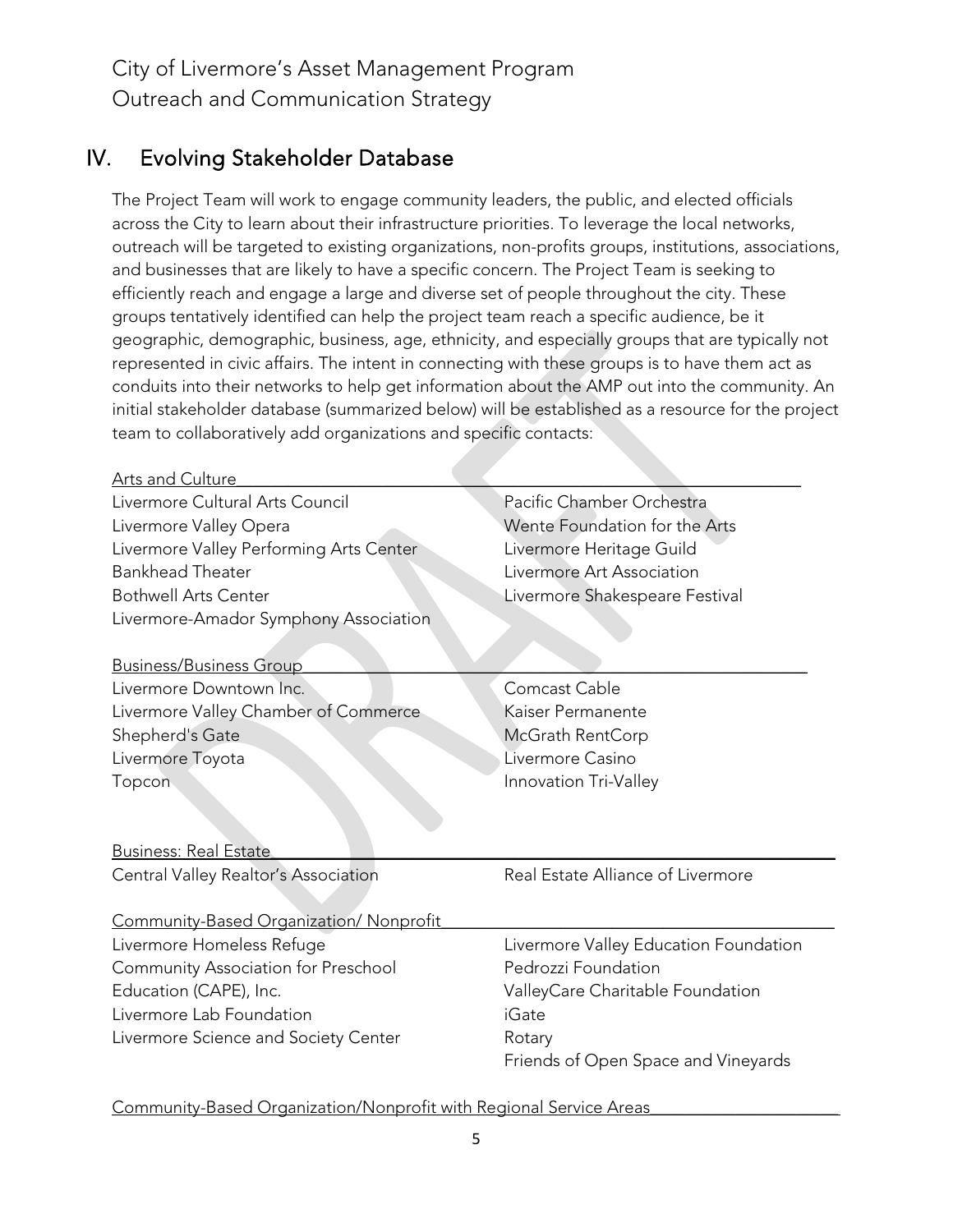| Spectrum Community Services Inc.<br>City Serve of the Tri-Valley<br>Tri-Valley Nonprofit Alliance<br>Community Health Education Foundation<br>Open Heart Kitchen<br>The Taylor Family Foundation | Tri-Valley Conservancy<br>Tri-Valley Haven<br>Tri-Valley REACH for Special Adults<br>La Familia Tri-Valley<br>Visit Tri-Valley California |  |
|--------------------------------------------------------------------------------------------------------------------------------------------------------------------------------------------------|-------------------------------------------------------------------------------------------------------------------------------------------|--|
| <b>Community Centers</b>                                                                                                                                                                         |                                                                                                                                           |  |
| Robert Livermore Community Center                                                                                                                                                                | Hispanic Heritage Center                                                                                                                  |  |
| <u>Educational Institution</u>                                                                                                                                                                   |                                                                                                                                           |  |
| Las Positas Junior College: Livermore                                                                                                                                                            | Tri-Valley Montessori School                                                                                                              |  |
| Livermore Valley Joint Unified School<br>District                                                                                                                                                | Parent Club Information Council (PCIC)                                                                                                    |  |
| <b>Emergency Services</b>                                                                                                                                                                        |                                                                                                                                           |  |
| Livermore-Pleasanton Firefighters<br>Foundation                                                                                                                                                  | Livermore Police Department                                                                                                               |  |
| Faith-Based Organization                                                                                                                                                                         |                                                                                                                                           |  |
| CrossWinds Church                                                                                                                                                                                | Shiva-Vishnu Temple                                                                                                                       |  |
| Asbury Methodist Church                                                                                                                                                                          | Our Savior Lutheran Ministries                                                                                                            |  |
| Holy Cross Lutheran Church<br>Cornerstone Fellowship - Livermore                                                                                                                                 | St. Michael Catholic Church                                                                                                               |  |
| Food/Agriculture                                                                                                                                                                                 |                                                                                                                                           |  |
| Livermore Valley Winegrowers Association                                                                                                                                                         | Concannon Winery                                                                                                                          |  |
| Pacific Coast Farmers' Market Association<br><b>Wente Winery</b>                                                                                                                                 | US Foods (Distribution Center)                                                                                                            |  |
| <u> Government Agency/Elected Official</u>                                                                                                                                                       |                                                                                                                                           |  |
| Altamont Corridor Express (ACE)                                                                                                                                                                  | Zone 7                                                                                                                                    |  |
| Lawrence Livermore National Laboratory                                                                                                                                                           | San Joaquin Regional Rail Commission                                                                                                      |  |
| Sandia National Laboratory                                                                                                                                                                       | Livermore Area Recreation and Park District                                                                                               |  |
| Livermore Amador Valley Transit Agency<br>(LAVTA)                                                                                                                                                | Livermore Housing Authority                                                                                                               |  |
| <u> Health Services</u>                                                                                                                                                                          |                                                                                                                                           |  |
| Senior Support Program of the Tri-Valley<br>Horizons Family Counseling (Division of the<br>Livermore Police Department)                                                                          | Stanford Health Care ValleyCare                                                                                                           |  |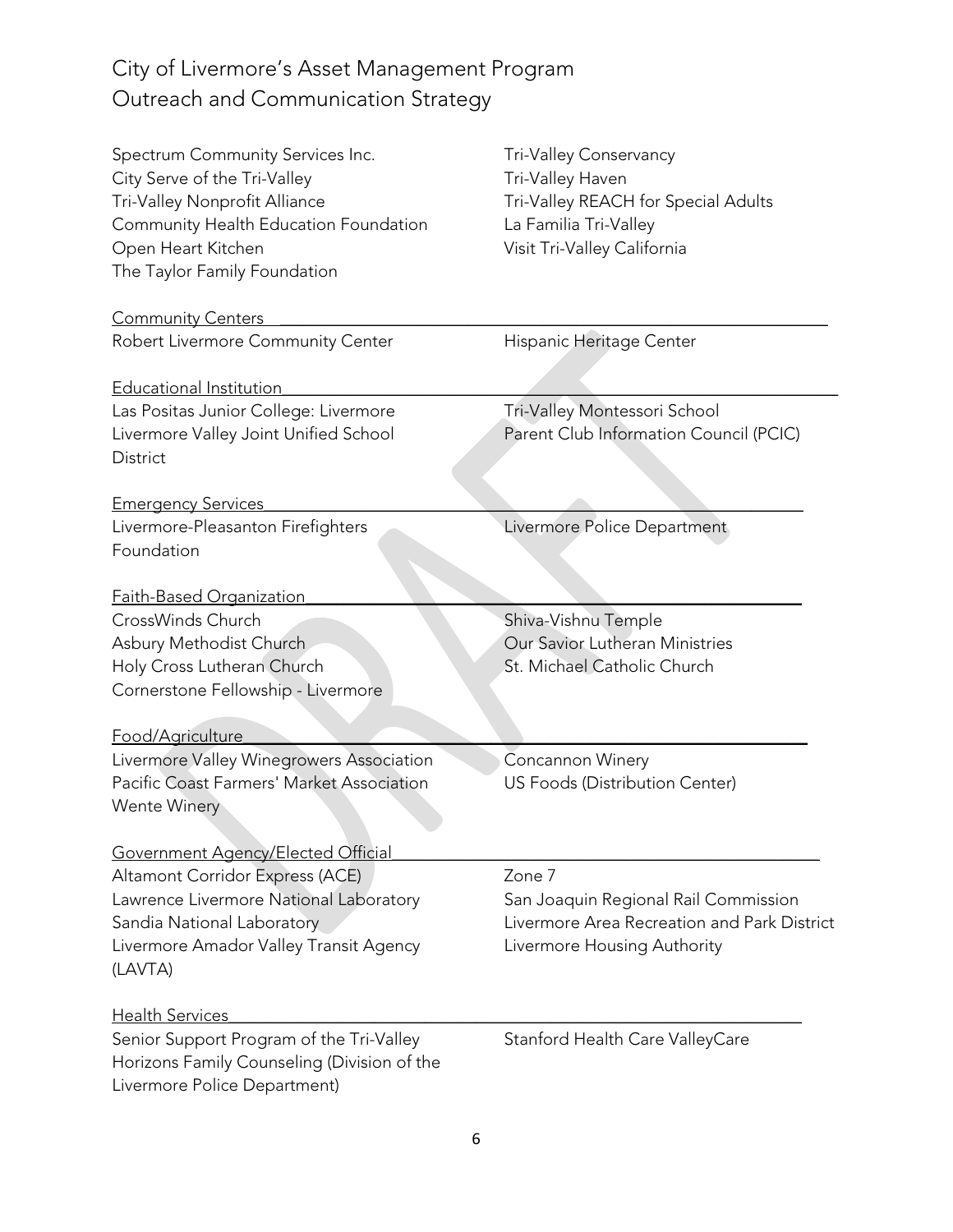| Neighborhood Association/Group               |                                                              |  |
|----------------------------------------------|--------------------------------------------------------------|--|
| <b>HOA Homeowners Associations</b>           |                                                              |  |
|                                              |                                                              |  |
| News/Media Outlet                            |                                                              |  |
| The Independent                              | Love Livermore                                               |  |
| <b>NextDoor</b>                              |                                                              |  |
| Political                                    |                                                              |  |
| Tri Valley Democratic Club                   | League of Women Voters of Livermore-<br><b>Amador Valley</b> |  |
| <b>Public Libraries</b>                      |                                                              |  |
| Livermore Public Library: Civic Center       |                                                              |  |
| Livermore Public Library: Rincon Library     |                                                              |  |
| Livermore Public Library: Springtown Library |                                                              |  |
|                                              |                                                              |  |
| Recreational Clubs and Organization          |                                                              |  |
| The Livermore Unit of the National           | Tri-Valley Fly Fishers                                       |  |
| Association of Rocketry (LUNAR)              | Livermore Valley Camera Club                                 |  |
| Livermore Flying Electrons                   | Livermore-Pleasanton Rod & Gun Club                          |  |
| Livermore Amateur Radio Klub (LARK)          | The Altamont Cruisers                                        |  |
| Del Valle Dog Club of Livermore              |                                                              |  |
|                                              |                                                              |  |
| Sports/Active Living                         |                                                              |  |
| Rowell Ranch Rodeo                           | Livermore Stockmen's Rodeo Association                       |  |
|                                              |                                                              |  |
|                                              |                                                              |  |
| Youth and Families                           |                                                              |  |
| <b>Exceptional Needs Network</b>             |                                                              |  |
| Livermore Area Youth Advisory Commission     |                                                              |  |
| Livermore Future Farmers of America          |                                                              |  |
|                                              |                                                              |  |
|                                              |                                                              |  |
|                                              |                                                              |  |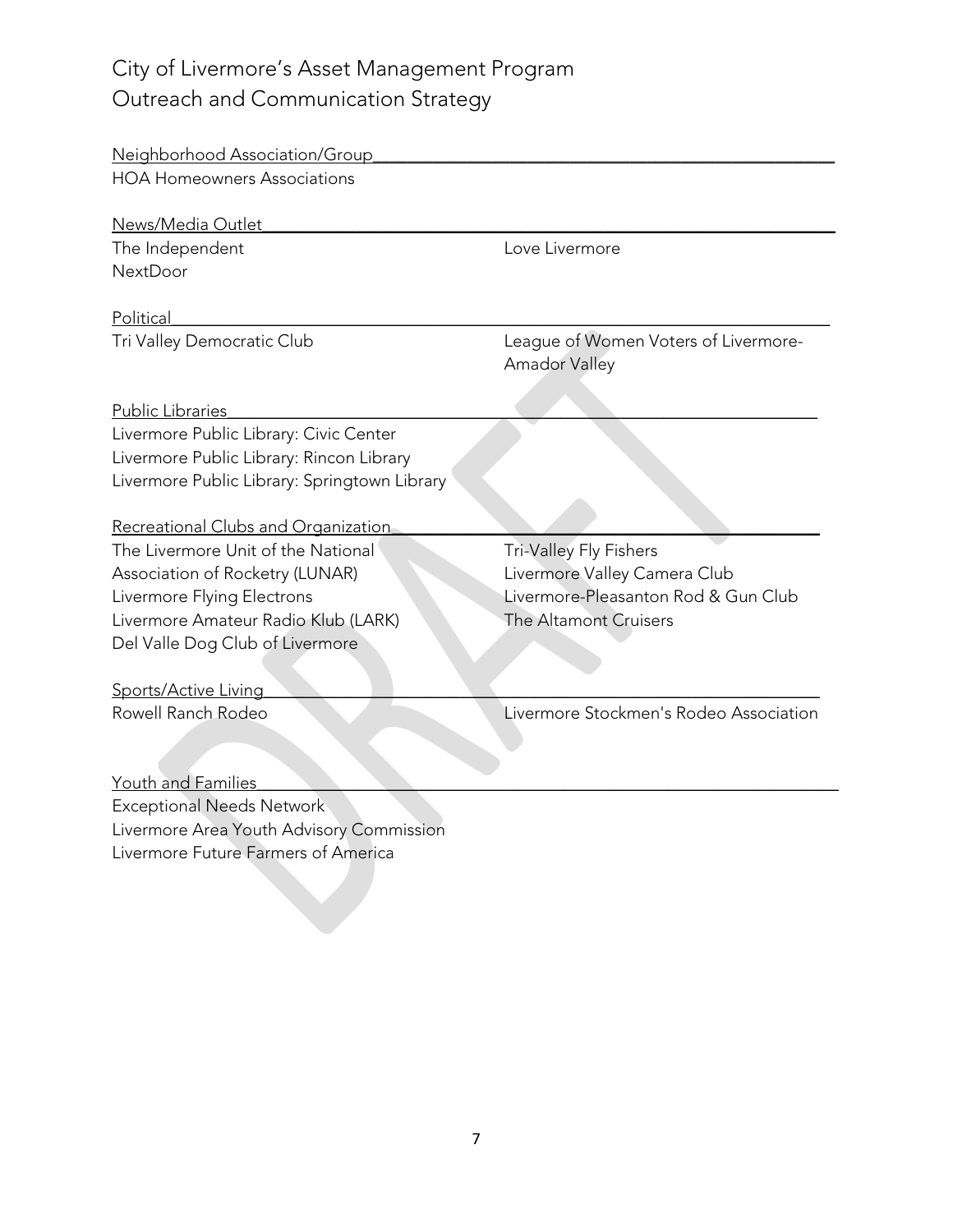# V. Communications Strategy

- A. Purpose The City of Livermore's Asset Management Program (AMP) seeks to raise awareness of issues related to the ongoing management and funding of City infrastructure and assets. This Outreach and Communications Strategy identifies key audiences, establishes messaging, and outlines recommended outreach methods to ensure broad engagement. A successful communications strategy will effectively answer the following questions:
	- 1) Whom do we need to reach?
	- 2) How can we best reach them?
	- 3) What do we need them to know?
	- 4) What do we want them to do?

### B. Goals & Objectives

The primary goals for the AMP communications are as follows:

- Educate the public about issues related to short- and long-term infrastructure maintenance.
- Build awareness of the fiscal challenges that require the City to prioritize infrastructure needs.
- Build positive public perception of the City's infrastructure stewardship.

The primary objectives of the AMP are as follows:

- Develop messages that resonate with the public.
- Establish communications channels to reach a broad and diverse audience.
- Determine the effectiveness of messaging and outreach methods.
- C. Framing Questions Effective and consistent messaging builds awareness, counters misconceptions, and inspires action among target audiences and populations. Messaging related to the AMP should answer the following questions, emphasize benefits, and respond to common concerns using clear and compelling language:
	- 1) Why do we need an asset management program?
	- 2) How can an asset management program benefit our community?
	- 3) How can Livermore successfully manage its infrastructure?
	- 4) What are the key choices and criteria that need to be addressed?
- D. Key Lines of Inquiry The types questions that the AMP outreach program will pursue include:
	- 1) Should the City delay maintenance or replacement on any specific assets? How to plan and prepare for the consequences?
	- 2) To what extent should the City consider reducing the level of service from any specific assets?
	- 3) How, if at all, should the city determine if it should delay new projects?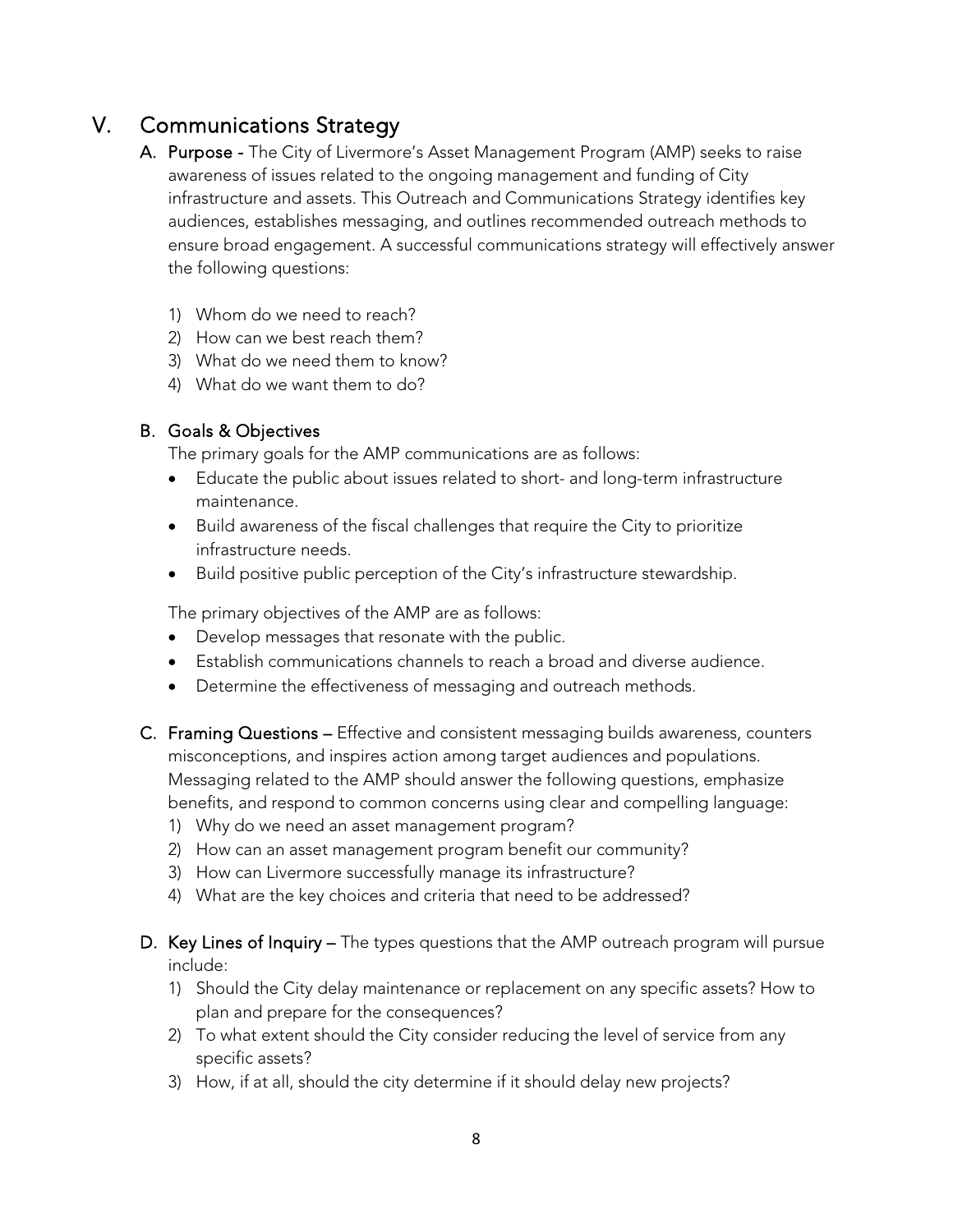- 4) What strategies should the City consider for overcoming the gap in long-term maintenance funding? Should the City consider new revenue sources (adjusting tax rates, creating new fee)?
- 5) How much or what percentage of the city's budget should the City consider placing annually in a reserve fund, if at all?
- E. Audiences AMP communications are relevant to a broad audience literally everyone who lives, works, or visits Livermore and uses public infrastructure. Because of this, the proposed outreach strategy has subdivided key audiences into two main categories: internal and external. Internal audiences comprise City staff and key stakeholders (including CAMP Outreach Committee members) who can assist with the dissemination of educational information. External audiences include the diverse cross section of homeowners, renters, families, businesses, etc. who rely on City-managed assets.

Internal/Stakeholders

- City staff and leadership
- CAMP Outreach Committee members
- Other key leaders (community leaders, government agencies, schools, chambers of commerce, etc.)

External/Public Audiences

- By residence type (single family homeowners, condominium owners, mobile homeowners, house and apartment renters, etc.)
- By District/neighborhood
- By demographic (age, income, ethnicity, family size, etc.)
- Business owners
- F. Sample User Profiles To help develop messaging that resonates with diverse audiences, communications strategists often develop user profiles of hypothetical target audiences. This program includes four such profiles as an example.

| Rubios        | Pablo (40), Martha (34), Eugenia (10), Hector (4)                                      |
|---------------|----------------------------------------------------------------------------------------|
| Area          | East Ave/S Vasco Rd.                                                                   |
| Home Type     | Renters (Stoney Creek Apartments)                                                      |
| Description   | The Rubio Family live in Stoney Creek Apartments in east Livermore.                    |
|               | Hector works as an electrician; Martha supplements their income by                     |
|               | providing weekly house cleaning services to homes in the area. They have               |
|               | two children: their 10-year-old daughter Eugenia attends Arroyo Seco                   |
|               | School as a 5 <sup>th</sup> grader, and 4-year-old Hector, attends drop-in day care as |
|               | needed. Eugenia plays soccer and attends dance classes at a local                      |
|               | community center.                                                                      |
| Concerns      | Safe routes to school (sidewalks, lighting, etc.); parks and open space                |
| Reach Methods | Event outreach; school curricula; etc.                                                 |

#### *Profile #1*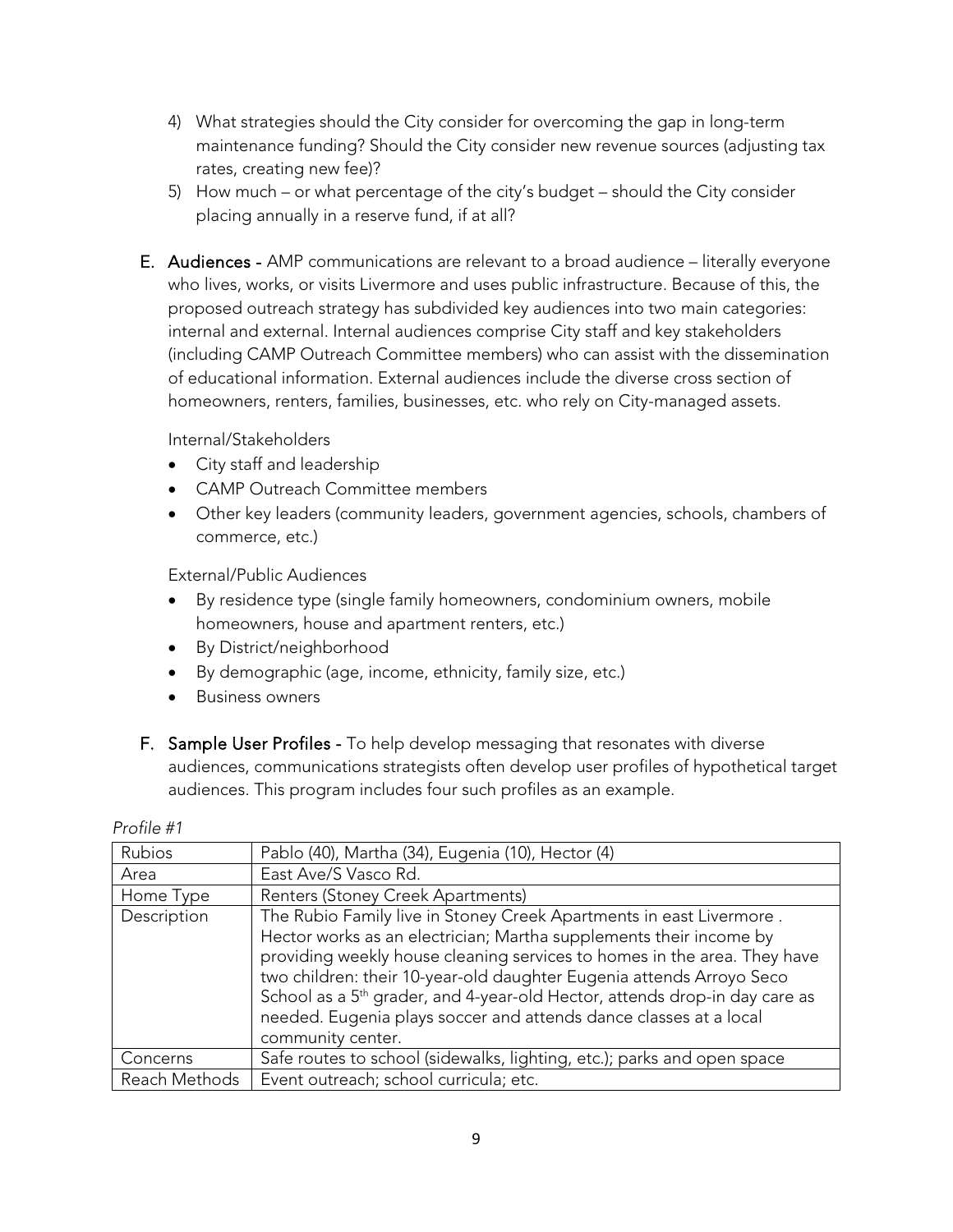### *Profile #2*

| Wilsons     | Glen (52), Renee (48), Tyler (16), Lucy (13)                                                                                                                                                                                                                                                                                                                                           |
|-------------|----------------------------------------------------------------------------------------------------------------------------------------------------------------------------------------------------------------------------------------------------------------------------------------------------------------------------------------------------------------------------------------|
| Area        | Sunset East                                                                                                                                                                                                                                                                                                                                                                            |
| Home Type   | Homeowners                                                                                                                                                                                                                                                                                                                                                                             |
| Description | The Wilson Family own a home in the Sunset East neighborhood of<br>southwest Livermore. Glenn works for a tech company in Santa Clara;<br>Renee is a pediatrician. Their two children attend Livermore public<br>schools—Tyler is a sophomore at Granada High and Lucy is an 8 <sup>th</sup> grader at<br>William Mendenhall. Tyler plays baseball (Little League); Lucy plays tennis. |
| Concerns    | Park and recreation facilities (particularly fields and tennis courts); street<br>condition (for commute)                                                                                                                                                                                                                                                                              |
|             | Reach Methods   Online; social media                                                                                                                                                                                                                                                                                                                                                   |

#### *Profile #3*

| <b>McCormicks</b> | Tom (74), Eleanor (70)                                                                                                                                                                                                                                 |
|-------------------|--------------------------------------------------------------------------------------------------------------------------------------------------------------------------------------------------------------------------------------------------------|
| Area              | Northeast Livermore                                                                                                                                                                                                                                    |
| Home Type         | Homeowners                                                                                                                                                                                                                                             |
| Description       | The McCormick's live in northeast Livermore. Tom is a retired business<br>executive; Eleanor is also retired but now works part time at the<br>Springtown Library. Tom volunteers at the church and enjoys playing golf<br>at Los Positas Golf Course. |
| Concerns          | Flooding (storm drains, etc.); sidewalks, trees; Las Positas Golf Course;<br>public libraries                                                                                                                                                          |
| Reach Methods     | Public meetings; event outreach; newsletters; faith-based channels                                                                                                                                                                                     |

#### *Profile #4*

| Locanda Amarosa | Paul Petrelli, Owner                                                                                                                                                                                                      |
|-----------------|---------------------------------------------------------------------------------------------------------------------------------------------------------------------------------------------------------------------------|
| Area            | Downtown                                                                                                                                                                                                                  |
| Type            | <b>Business</b> - Restaurant                                                                                                                                                                                              |
| Description     | Locanda Amarosa is a family-run restaurant in Downtown Livermore.<br>Locanda Amarosa has been in business for 15 years; they currently have<br>about a dozen staff, some of whom commute from outside the City<br>limits. |
| Concerns        | Streets, lighting, curbs and gutters; parking; water and sewer service                                                                                                                                                    |
| Reach Methods   | In-person (business breakfasts); chambers of commerce                                                                                                                                                                     |

G. Potential Barriers and Motivators - When assessing possible messaging and tactics, the AMP must consider the potential barriers and motivators that may influence how a particular audience may react. Absent specific qualitative market research to identify specific factors, some possible barriers and motivators include the following:

#### Barriers

- Lack of awareness of the specific assets that the City manages
- Lack of understanding of the fiscal realities and need for prioritization
- Frustration that perceived infrastructure needs aren't being met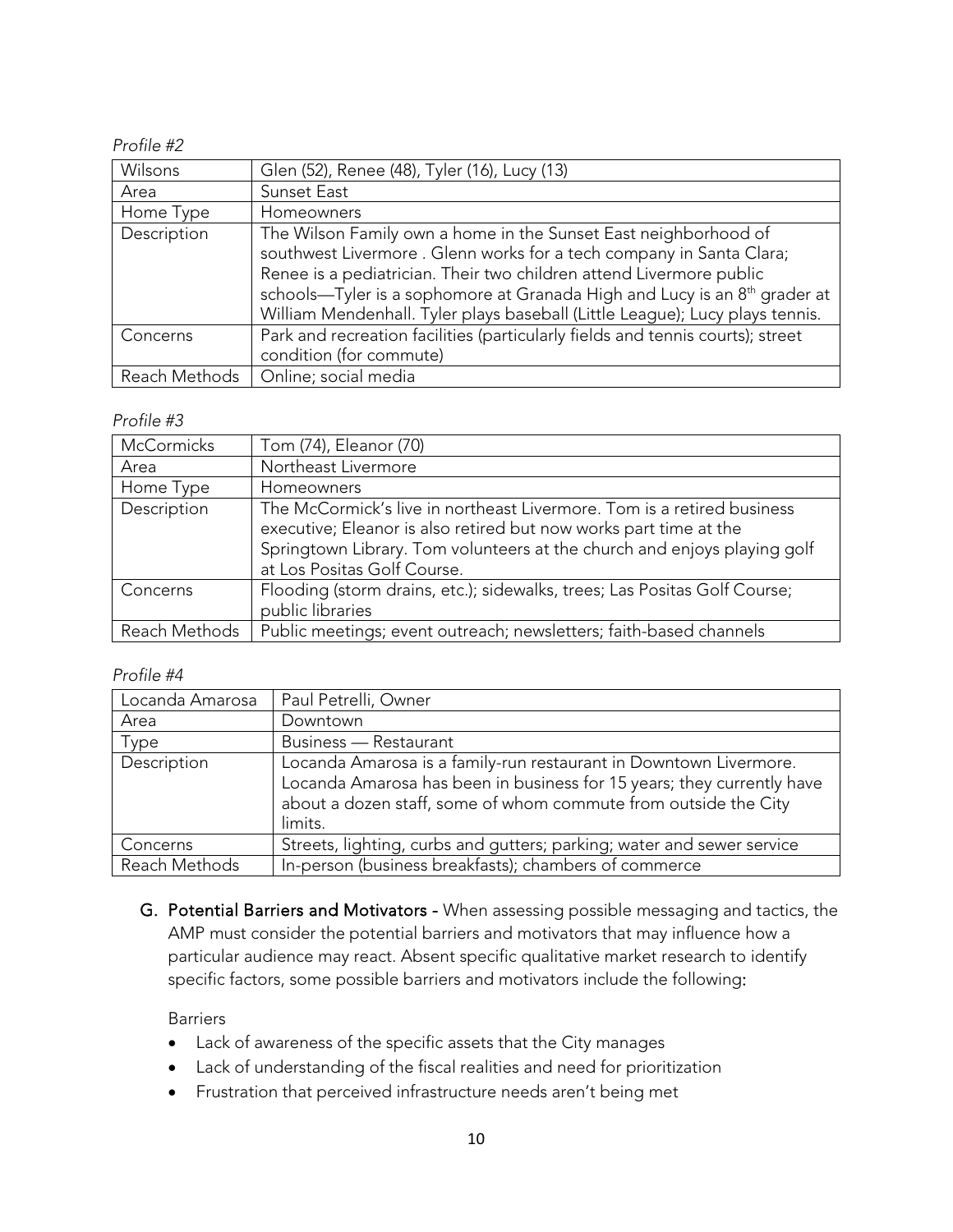- Mistrust in government in general
- Perception of a lack of equity in asset management prioritization

#### **Motivators**

- Pride/Sense of Place
- Community character
- History
- Connectivity
- Safety
- Desire to be informed
- Civic engagement
- Trust in the process
- H. Overarching Message Themes The following section identifies the core message themes, outlines a process for effective communication, provides examples of targeted messaging that demonstrate effective asset management, and outlines benefits for various communities. While specific language should be tailored to individual audiences, all communications related to the AMP should reinforce the following overarching themes:
	- 1) Assets are essential—City maintained buildings, roadways, lighting, water lines and sewer mains, parks, plazas, trails, and others are critical parts of Livermore.
	- 2) Asset management costs money—Ongoing infrastructure maintenance, rehabilitation, and replacement is expensive.
	- 3) We need to prioritize. Given limited funding, the City must make decisions about where best to allocate resources. These choices can be very difficult, and sometimes they require patience and understanding. For example, a functioning HVAC system at the Civic Center Library takes precedent over tree trimming in a City owned park.
	- 4) We strive to be equitable—The City makes asset management decisions based on what will benefit the greatest number of people.
- I. Secondary Message Themes Providing a greater understanding of asset management in Livermore helps build greater acceptance and positive perceptions, which help build a solid foundation for the AMP. Through an iterative process, the outreach efforts will test, respond to, and re-test the public response to a set of messages about Livermore's assets. The proposed set of secondary messages to include within engagement activities are as follows:
	- 1) City's due-diligence efforts and analysis are the basis of the AMP; resulting in databased, science-based projections.
	- 2) Maintaining Livermore's assets will maintain quality of life over the long-term.
	- 3) Asset Management involves decisions about collectively owned assets that require shared ownership thinking to ensure shared positive outcomes.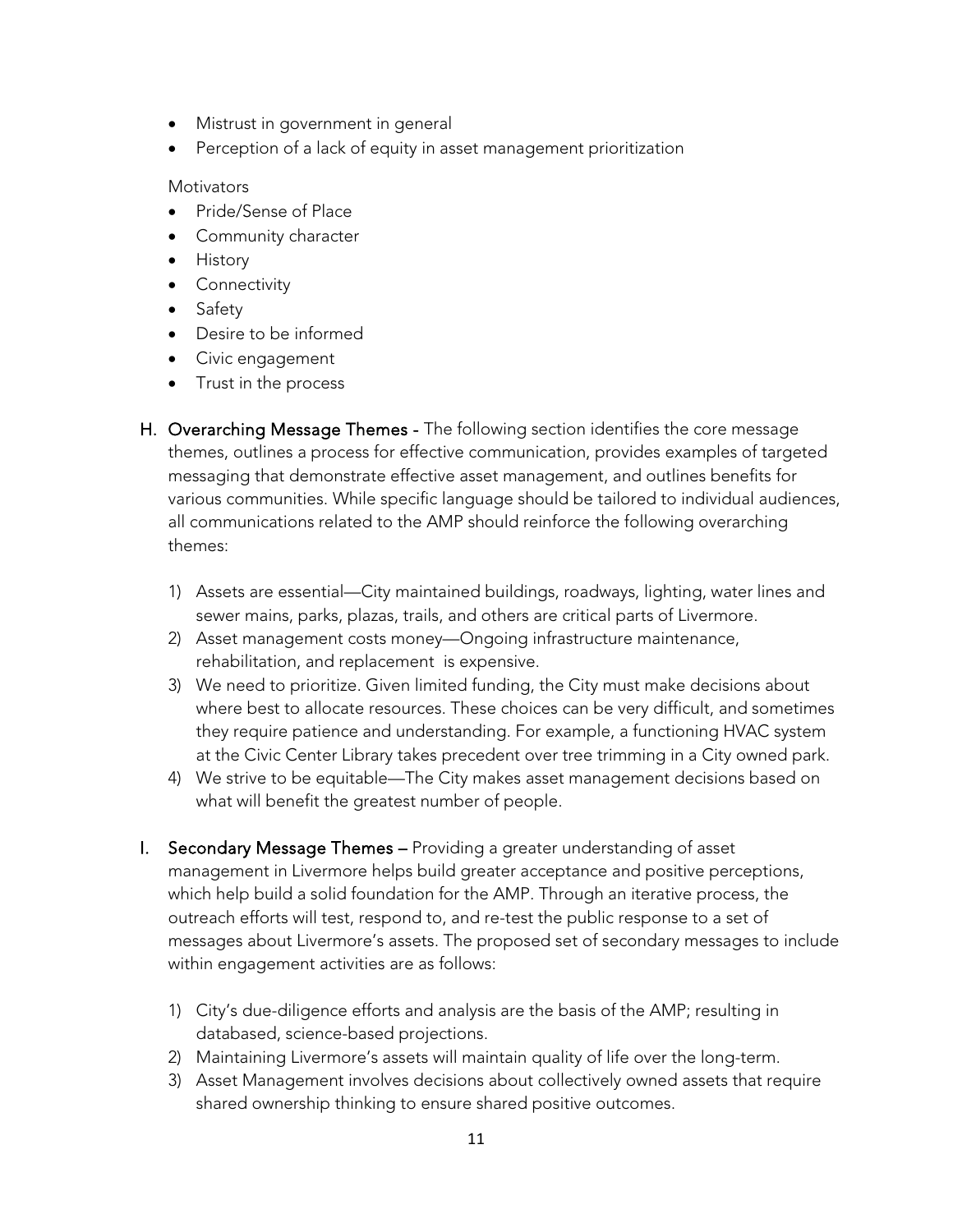- 4) Infrastructure and assets are analogous to our bodies; good upkeep and investment in care ensure long term health.
- 5) The current context is not currently sustainable; the city simply doesn't have enough money to properly maintain all of the infrastructure over the long-term.
- 6) There are integrated benefits across multiple improvements and maintenance efforts.
- 7) Effective Asset Management will lead to positive economic outcomes.
- 8) Challenging budget choices and priority-setting by the public will be necessary given the City's finite budget and financial outlook.

## VI. Outreach Activities

A. Project Team Meetings - The project team includes consultant staff from MIG and Harris & Associates. It also includes staff representatives from the Public Works Department and the City Engineer. The team will meet on a bi-weekly basis for the duration of the project via web conference to share information, discuss pending activities, and review materials. The project team meetings will be an opportunity to invite and meet with other City staff or other experts, as needed.

Anticipated Schedule: Ongoing for the duration of the project

B. City Council Briefings – As part of this process, up to three briefings with City Council will be scheduled to both provide information on the development of the outreach and communications activities, and to gain their perspective and advice. Tentatively, these meetings can be scheduled at the onset of the project to review the Outreach and Communications Strategy, at the conclusion of the public facing activities, and after the development of the Key Findings Report.

Anticipated Schedule: March 2020, October 2020, February 2021

C. CAMP Outreach Committee Meetings – The project team will coordinate and develop agendas and will facilitate up to eight CAMP Outreach committee meetings, tentatively scheduled to take place quarterly over two years. The role of the committee will be to review the outreach strategy and activities and to advise the project team on how to improve messaging and the reach of the outreach. Critically, CAMP Outreach members will play the role as project ambassadors when deploying the outreach toolkit in the community.

Anticipated Schedule: Quarterly, 2020 and 2021, starting in February 2020

D. Brand Identity – A logo and tag line will be developed to brand the project. All project materials including survey, fact sheet, posters, and online communications will be branded with this logo. Several concepts and iterations will be developed in collaboration with the Project Team. City staff will select a preferred logo and related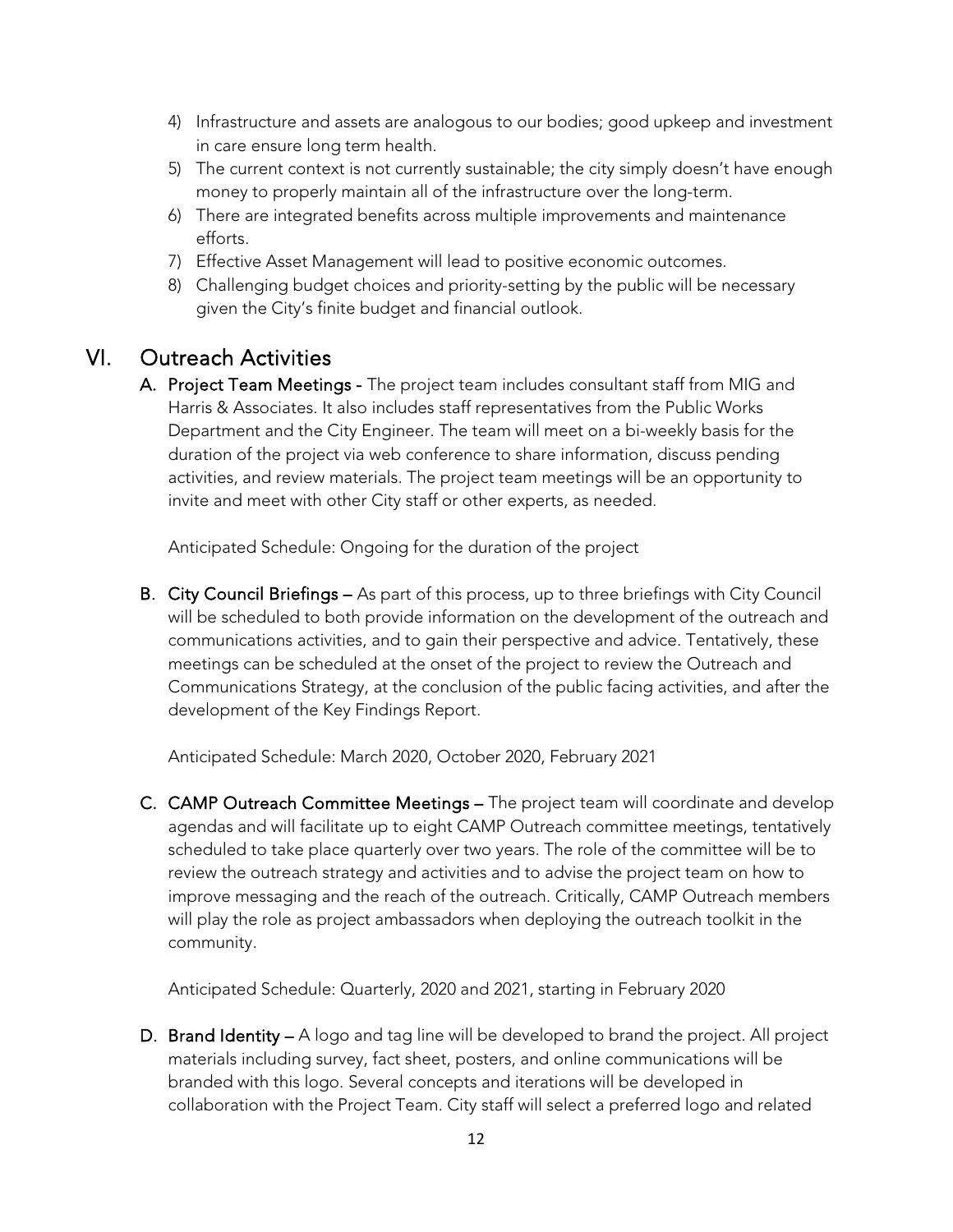tagline. MIG will provide final logos in color and black/white in JPG and PNG formats.

Anticipated Schedule: January 2020

E. Project Fact Sheet – A two-sided fact sheet will be developed to be used as the fundamental outreach piece to explain the project. Graphically treated and colorful, it will be printed for use at any event or activity where the Asset Management Program will be presented or promoted. A digital version of the fact sheet should also be uploaded to the project website and distributed as a social media post by the City.

Anticipated Schedule: February/March 2020

F. Digital Newsletter – Digital newsletter templates will be created and then updated to send mass emails to external audiences. The newsletter can potentially contain infographics and can be scheduled to advertise and promote key activities including the launch of the summer outreach schedule, the launch of online interactive outreach tool, to share the video, and to distribute the final report.

Anticipated schedule: March 2020 (template), May 2020, August 2020, January 2021

G. Online Survey – A survey will be developed to build a baseline understanding about the views of the community about Asset Management in the community. The project team will start by reviewing previous surveys created and deployed by the City. Relevant questions about infrastructure and asset management from those earlier surveys will form the basis of the survey with additional questions added to inquire about effective messaging. A follow up survey will measure changes in knowledge and perceptions.

Anticipated Schedule: February – March 2020

H. Briefing Book/Talking Points - To help augment the reach of the community engagement, an Outreach Toolkit and Briefing Book can assist consultants, city staff, CAMP Outreach committee members, and other project ambassadors with presenting a cohesive AMP narrative. The Briefing Book can be developed as a series of presentation slides that will assist project ambassadors in versatile settings throughout the community. The Toolkit typically functions as a flexible kit with multiple tools such as a Briefing Book in digital form as a PowerPoint presentation, fact sheets and FAQ sheets, talking points, and other graphics and materials. Once the Briefing Book is developed, a training will also be created and scheduled with CAMP Outreach members, City staff, and/or select community members.

Anticipated Schedule: Development February-March 2020, Launch April 2020, Training May 2020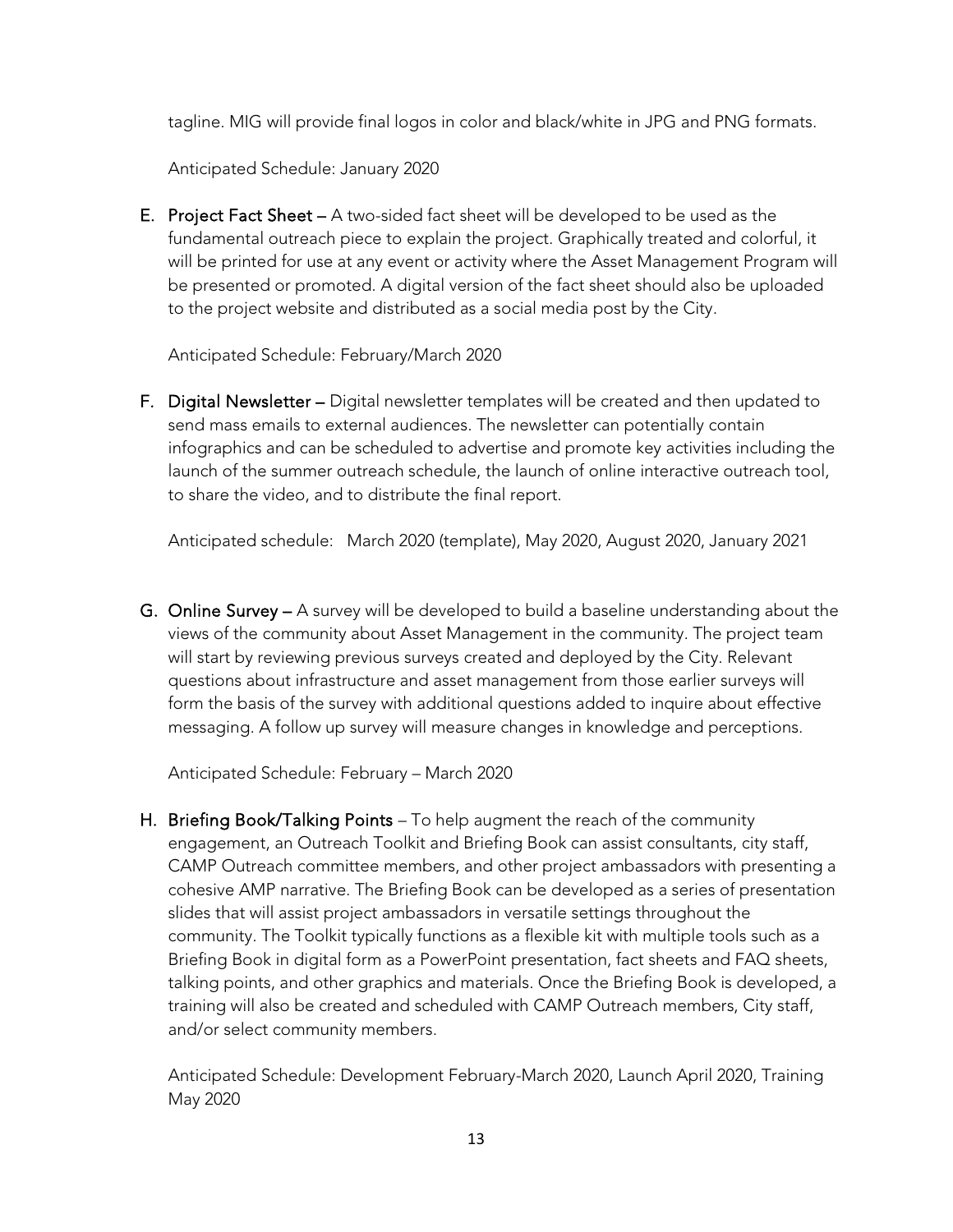I. In person Events – A series of events will be identified for the late spring/summer months of 2020. The kickoff to this "outreach season" will be the Livermore Downtown Street Fest. The AMP outreach will be integrated into the City's outreach booth or will be procured separately. Similar suitable events will be identified throughout the City including farmers' markets, fairs, or other ad hoc events. Similarly, other opportunities for briefings will be identified in collaboration with groups, associations, businesses, civic entities. Staffing and details will be developed through an Outreach Season Protocol where specific dates, events, and staffing will be confirmed. Depending on availability and connection to an organization, staffing for each of these events will be divided among consultant staff, City staff, and CAMP Outreach members. Materials for these events and for booths will be derived from the Outreach Toolkit. Key questions will be integrated into the outreach that will assist the project team in understanding priorities and concerns related to city-owned assets.

Anticipated Schedule: Protocol Development: April 2020, Outreach Events: May-August 2020

J. Youth Engagement Curricula - Youth and family-oriented activities linked to the campaign and distributed as part of school STEM curricula can help stimulate youth interest in City infrastructure and in turn serve to educate parents (as children report back to their families). Younger children are often captivated by infrastructure and maintenance activities and their parents will often engage and participate in these activities by default. The project team will work with the City Library to integrate the AMP project into the kick-off festival in June 2020 to their summer reading program "Dig Deeper: Read, Investigate, Discover!" Additional subsequent opportunities can emerge through "maintenance themed stories" during reading hour or working with schools directly. Staffing and details will be developed through a Youth Engagement Protocol where specific dates, events, and staffing will be confirmed.

Anticipated Schedule: Protocol Development: April 2020, Outreach Events: June-October 2020

K. Educational Video - An animated educational video can explain city infrastructure and conveys the need for ongoing asset management in a clear, concise, and compelling manner. The video will also serve as a link to additional public engagement tools and will be formatted to be shown on the City website, through social media networks (YouTube, Facebook, et al.), and at in-person presentations and events.

Anticipated Schedule: Development: March-April 2020, Launch May 2020

L. Interactive Game - A web-based game allows users to take on the role of City Manager or similar position to make funding and maintenance decisions about City infrastructure.